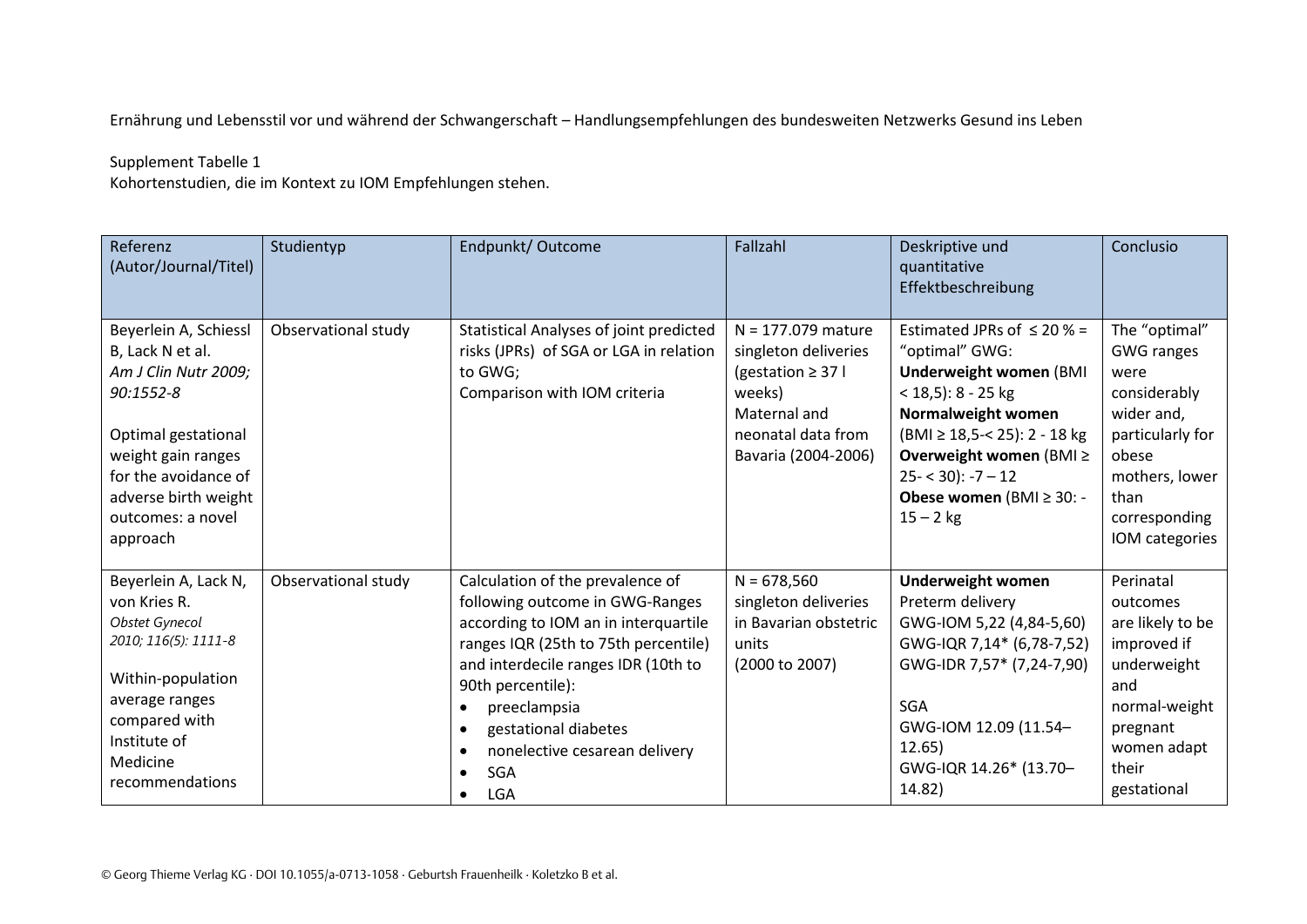| Referenz<br>(Autor/Journal/Titel) | Studientyp | Endpunkt/Outcome                                                | Fallzahl | Deskriptive und<br>quantitative                        | Conclusio                    |
|-----------------------------------|------------|-----------------------------------------------------------------|----------|--------------------------------------------------------|------------------------------|
|                                   |            |                                                                 |          | Effektbeschreibung                                     |                              |
| for gestational                   |            | preterm delivery (before<br>$\bullet$                           |          | GWG-IDR 14.61* (14.18-                                 | weight gain to               |
| weight gain                       |            | 37+0 completed weeks of<br>$\bullet$<br>gestation, irrespective |          | 15.04)                                                 | the Institute of<br>Medicine |
|                                   |            | of underlying cause) stillbirths<br>$\bullet$                   |          | <b>Overweight women:</b>                               | criteria.                    |
|                                   |            | early neonatal<br>$\bullet$                                     |          | Preeclampsia                                           | Overweight                   |
|                                   |            | deaths (within the first 7 days of                              |          | <b>GWG-IOM</b>                                         | and obese                    |
|                                   |            | life).                                                          |          | $1.66(1.53 - 1.78)$                                    | mothers seem                 |
|                                   |            |                                                                 |          | GWG-IQR 2.30* (2.20-2.41)                              | to increase                  |
|                                   |            | <b>GWG Ranges</b>                                               |          | GWG-IDR 2.38* (2.29-2.47)                              | the risks for<br>adverse     |
|                                   |            | Underweight women<br>IOM 12,5 - 18,0 kg                         |          | <b>GDM</b>                                             | perinatal                    |
|                                   |            | IQR 11-16 kg                                                    |          | GWG-IOM 2,30 (2,15-2,45)                               | outcomes                     |
|                                   |            | IDR 8-20 kg                                                     |          | GWG-IQR 1,69* (1,60-1,78)                              | related to the               |
|                                   |            |                                                                 |          | GWG-IDR 1,82* (1,74-1,90)                              | offspring such               |
|                                   |            | Normalweight women                                              |          |                                                        | as SGA,                      |
|                                   |            | IOM 11,5-16,0 kg                                                |          | Nonelective cesarean                                   | gestational                  |
|                                   |            | IQR 11-17 kg                                                    |          | delivery                                               | age, preterm                 |
|                                   |            | IDR 7-20 kg                                                     |          | GWG-IOM 11.55 (11.22-<br>11.87)                        | delivery and<br>perinatal    |
|                                   |            | Overweight women                                                |          | GWG-IQR 13.31 (13.07-                                  | mortality if                 |
|                                   |            | IOM 7,0 - 11,5 kg                                               |          | $13.55$ <sup>*</sup>                                   | they restrict                |
|                                   |            | IQR 10-17 kg                                                    |          | GWG-IDR 13.49 (13.29-                                  | their                        |
|                                   |            | IDR 7-20 kg                                                     |          | $13.69$ <sup>*</sup>                                   | gestational                  |
|                                   |            |                                                                 |          |                                                        | weight gain to               |
|                                   |            | Obese women                                                     |          | Obese women                                            | the ranges                   |
|                                   |            | IOM 5,0-9,0 kg                                                  |          | Preeclampsia                                           | recommended                  |
|                                   |            | IQR 7-15 kg                                                     |          | GWG-IOM 4.94 (4.64-5.24)                               | by IOM                       |
|                                   |            | IDR 3-19 kg                                                     |          | GWG-IQR 6.23 (5.99-6.47)*<br>GWG-IDR 6.30 (6.10-6.50)* |                              |
|                                   |            |                                                                 |          |                                                        |                              |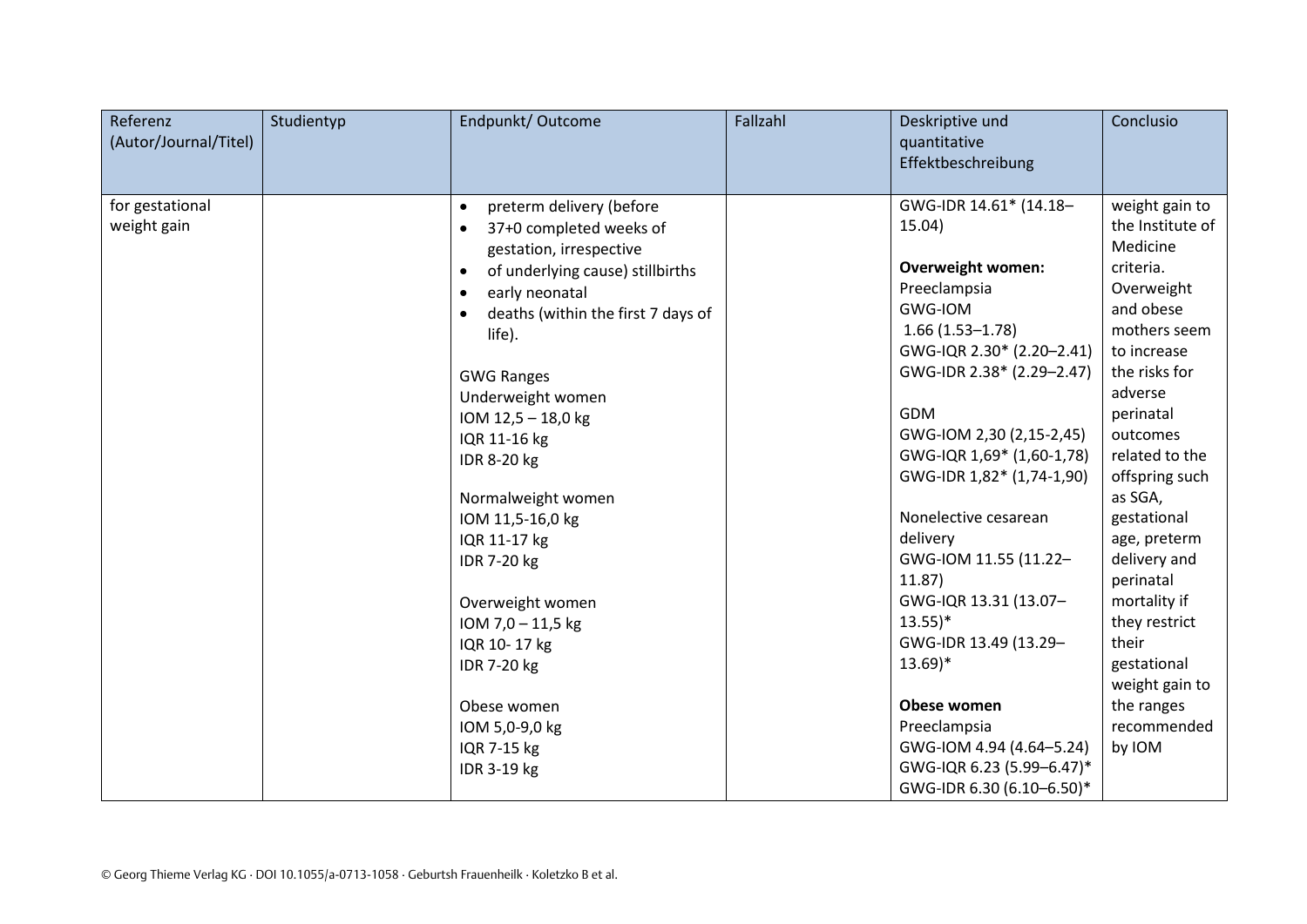| Referenz<br>(Autor/Journal/Titel)                                                                                                                                                                                                                                |                                                | Endpunkt/Outcome                                                                                                                                                                                                                                                                                                                                                                             | Fallzahl                                                                                          | Deskriptive und<br>quantitative<br>Effektbeschreibung                                                                                                                                                                                                                                                                            | Conclusio                                                                                                                                                                            |
|------------------------------------------------------------------------------------------------------------------------------------------------------------------------------------------------------------------------------------------------------------------|------------------------------------------------|----------------------------------------------------------------------------------------------------------------------------------------------------------------------------------------------------------------------------------------------------------------------------------------------------------------------------------------------------------------------------------------------|---------------------------------------------------------------------------------------------------|----------------------------------------------------------------------------------------------------------------------------------------------------------------------------------------------------------------------------------------------------------------------------------------------------------------------------------|--------------------------------------------------------------------------------------------------------------------------------------------------------------------------------------|
|                                                                                                                                                                                                                                                                  |                                                |                                                                                                                                                                                                                                                                                                                                                                                              |                                                                                                   | Preterm delivery<br>GWG-IOM 8.58 (8.19-8.96)<br>GWG-IQR 7.10 (6.84-<br>$7.36$ <sup>*</sup><br>GWG IDR 7.42 (7.21-7.64)*<br><b>SGA</b><br>GWG-IOM 7.26 (6.90-7.62)<br>GWG-IQR 6.33 (6.08-6.57)*<br>GWG-IDR 6.41 (6.20-6.61)*<br>$*P < 0,001$                                                                                      |                                                                                                                                                                                      |
| Rogozinska E, Marlin<br>N, Jackson L,<br>Rayanagoudar G, et<br>al.<br><b>Health Technol</b><br>Assess 2017;21(41)<br><b>Effects of antenatal</b><br>diet and physical<br>activity on maternal<br>and fetal outcomes:<br>individual patient<br>data meta-analysis | Individual patient data<br>(IPD) meta-analysis | analysis to assess if the effects of<br>diet- and physical activity-based<br>interventions on GWG, composite<br>maternal and composite<br>fetal/neonatal outcomes vary in<br>subgroups of women based on BMI<br>at booking, age, parity, ethnicity and<br>underlying medical conditions<br>Adverse maternal effect:<br>gestational diabetes mellitus, pre-<br>eclampsia or pregnancy-induced | GWG: 9320<br>participants<br>Maternal composite:<br>8852<br>Fetal and neonatal<br>composite: 7981 | <b>Composite adverse</b><br>maternal effects / fetal<br>complications<br>Normalweight women<br>Below IOM: 0,99 (summary<br>OR; 0,67-1,46) 0.87 (0.40 to<br>1.90)<br>Exceeds IOM: 1,05 (0,61-<br>1,80) 1.26 (0.60 to 2.65)<br>Overweight women<br>Below IOM: 1,28 (0,79-<br>2,08) 1.07 (0.51 to 2.22)<br>Exceeds IOM: 0,78 (0,49- | The odds of<br>adverse<br>composite<br>outcome were<br>not significant<br>when normal<br>weight,<br>overweight<br>and obese<br>women gained<br>above and<br>below the<br>recommended |
| and health                                                                                                                                                                                                                                                       |                                                | hypertension, preterm delivery (< 37<br>weeks), Caesarean section                                                                                                                                                                                                                                                                                                                            |                                                                                                   |                                                                                                                                                                                                                                                                                                                                  | 1,26) 1.09 (0.68 to 1.74)                                                                                                                                                            |